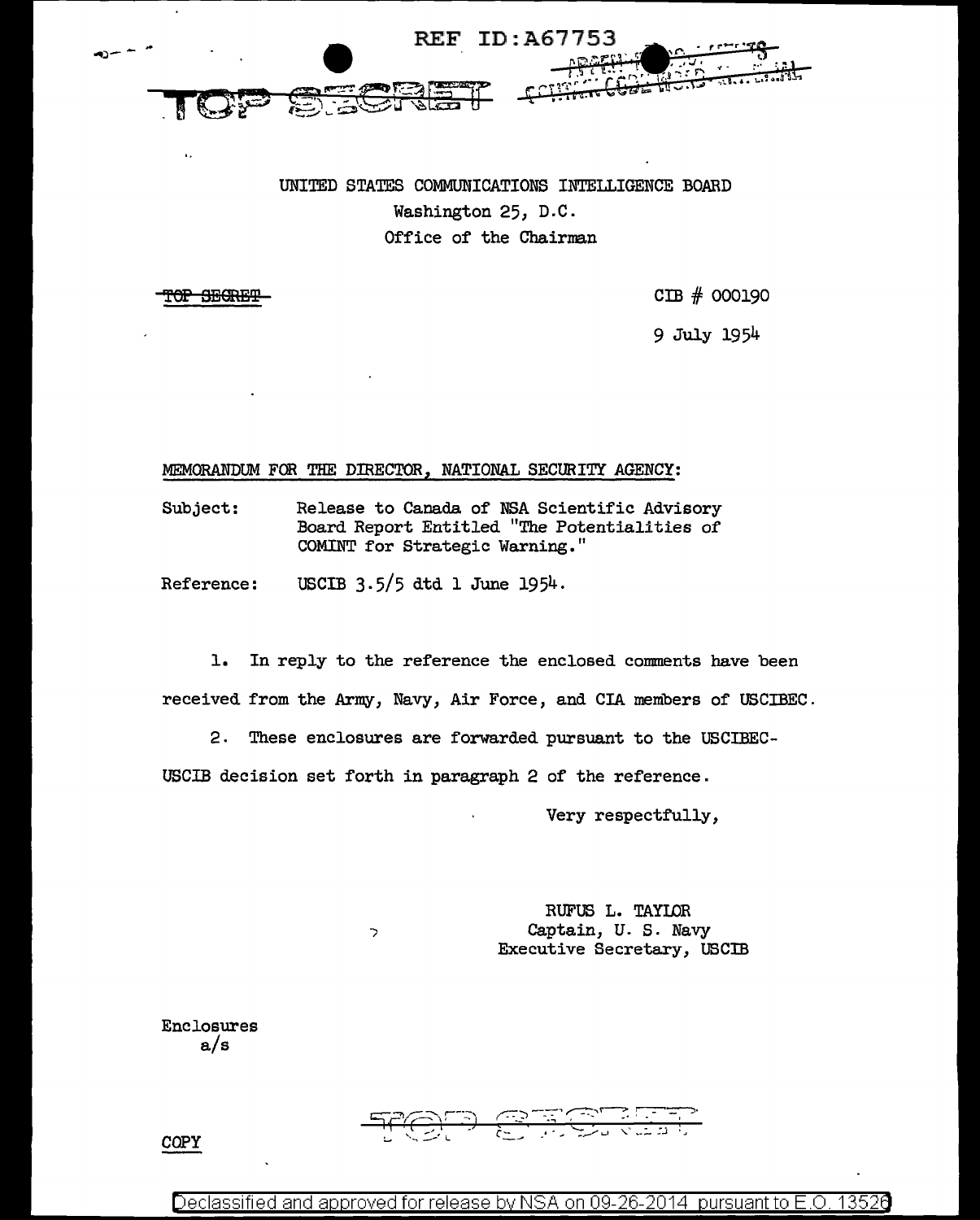

<u>AD CIMDIMM</u>

 $G2-PP$  17 June 1954

MEMORANDUM FOR: EXECUTIVE SECRETARY, USCIB

SUBJECT: Deletions from the Robertson Report  $\mathcal{L} \mathcal{L}$ 

It is requested the following be deleted from the Robertson Report, for the reasons indicated, prior to its release to Canada:

a. Page 4, Paragraph 3. Delete the words "both civilian and military" from the first sentence. Delete the last sentence. Army does not agree that the military personnel policies of the U.S. Army should be revised. In addition, Array does not consider that such internal U.S. matters should be released to Canada.

b. Page 6, first paragraph. Delete reference to Appendix III and delete Appendix III. Army does not consider that USCIB is authorized to release military operational data of the type included in Appendix III.

c. Pages 20 and 21. Delete both pages. ELINT matters are not under USCIB cognizance and the Army does not consider that USCIB is authorized to release any data on U.S. ELINT arrangements and problems to Canada.

d. Page 60. Delete paragraph on Intercept Operators. See paragraph 1 above.

e. Page 67. Delete Appendix X. See paragraph 3 above.

FOR THE ASSISTANT CHIEF OF STAFF, G-2

/s/ THOMAS M. LARNER THOMAS M. LARNER Colonel, GS Chief, Plans and Policy Office



ä.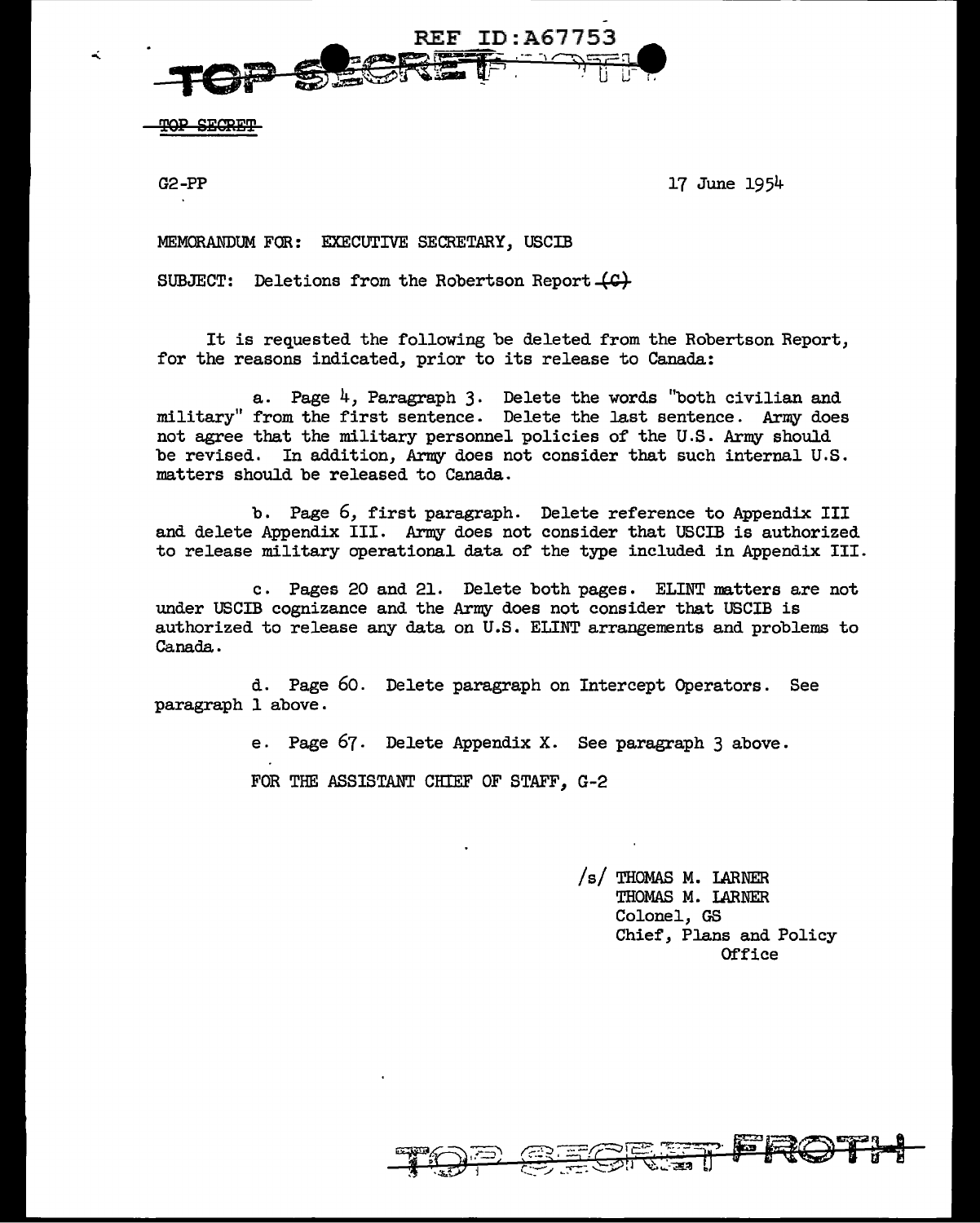

- - - - - --------------------------



Op-922YB1/avd SY/000588-54 2 Jul 1954

## MEMORANDUM

From: To: Navy Member, USCIBEC Executive Secretary, USCIB

Subj: NSASAB report; deletions from

Ref: (a) USCIB 3.5/5

1. It is considered that this report does not adequately survey the potentialities of COMINT and that the emphasis as placed on the various phases of the problem renders the conclusions questionable. In view of this the Navy Member, USCIBEC feels it impracticable to indicate other than the following specific deletions in response to reference (a):

- a. Page 13, sencond sentence
- b. Page 26, fifth sentence
- c. Page 38, second paragraph<br>d. Page 42, entire section he
- entire section headed "Delivery of Intelligence Information"
- e. Page 43, fourth sentence under "Discussion"

2. It is recommended that, regardless of deletions, the covering letter stress that the report is not intended to reflect the views of USCIB and that it is forwarded only as a matter of interest and for study.

> $/s/ W. M. Mc$ CORMICK Captain, USN

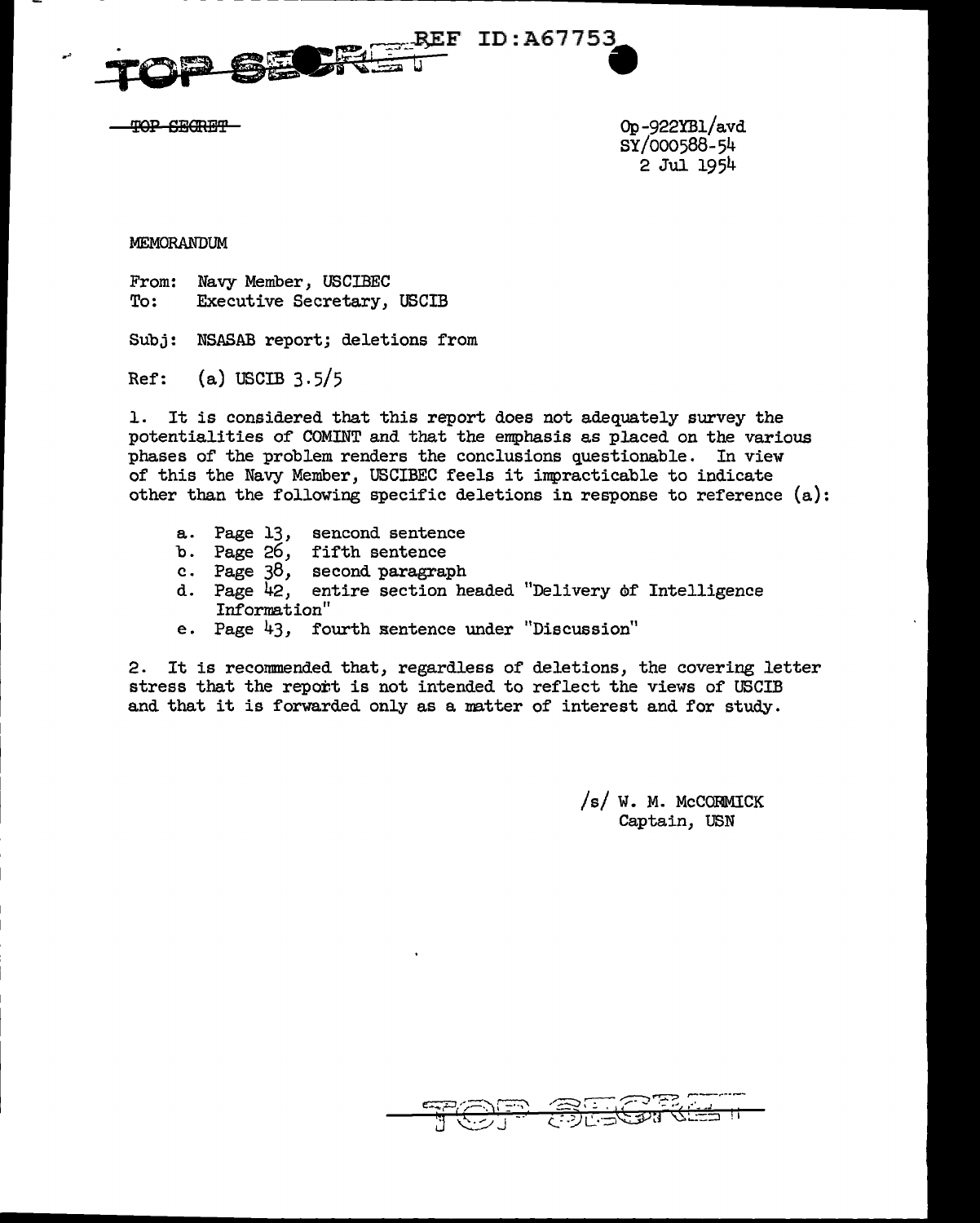

AFOIN-1A3 9 June 1954

MEMORANDUM FOR EXECUTIVE SECRETARY, USCIB

SUBJECT: (Unclassified) Recommended Changes to Robertson Report

1. Reference is made to the decision on Item 1 rendered by USCIBEC at its 15th Meeting.

2. It is requested that the following deletions be made to the expurgated version of the Robertson Report before its release to the Canadians:

a. Page 20 - Delete the following clause from the first sentence "... but the degree of coordination among the services and with the COMINT effort is at present unsatisfactory from a warning standpoint."

b. Page 21 - Delete the following "Deficiencies in the ELINT program from the warning standpoint are:" and paragraphs 1, 2, 3,  $4$ , and 5, thereafter.

c. Page 39 - Delete the fourth paragraph.

d. Pages 29-4o - Delete from last paragraph the second sentence which begins on page  $39$  and ends on page  $40$ .

e. Page  $40$  - Delete the word "such" from the sentence near the top of the page beginning with the words "More effective utilization...". Delete paragraph near bottom of the page beginning with the words "Additionally, it is particularly  $\ldots$ "

f. Pages 67-72 - Delete entire Appendix x.

3. It is understood that USCIBEC agreed that the Canadians would be advised thatthe Robertson Report is advisory in nature and does not necessarily reflect official U.S. views.

FOR THE CHIEF OF STAFF:

F. J. HARROLD Lt. Colonel, USAF Directorate of Intelligence